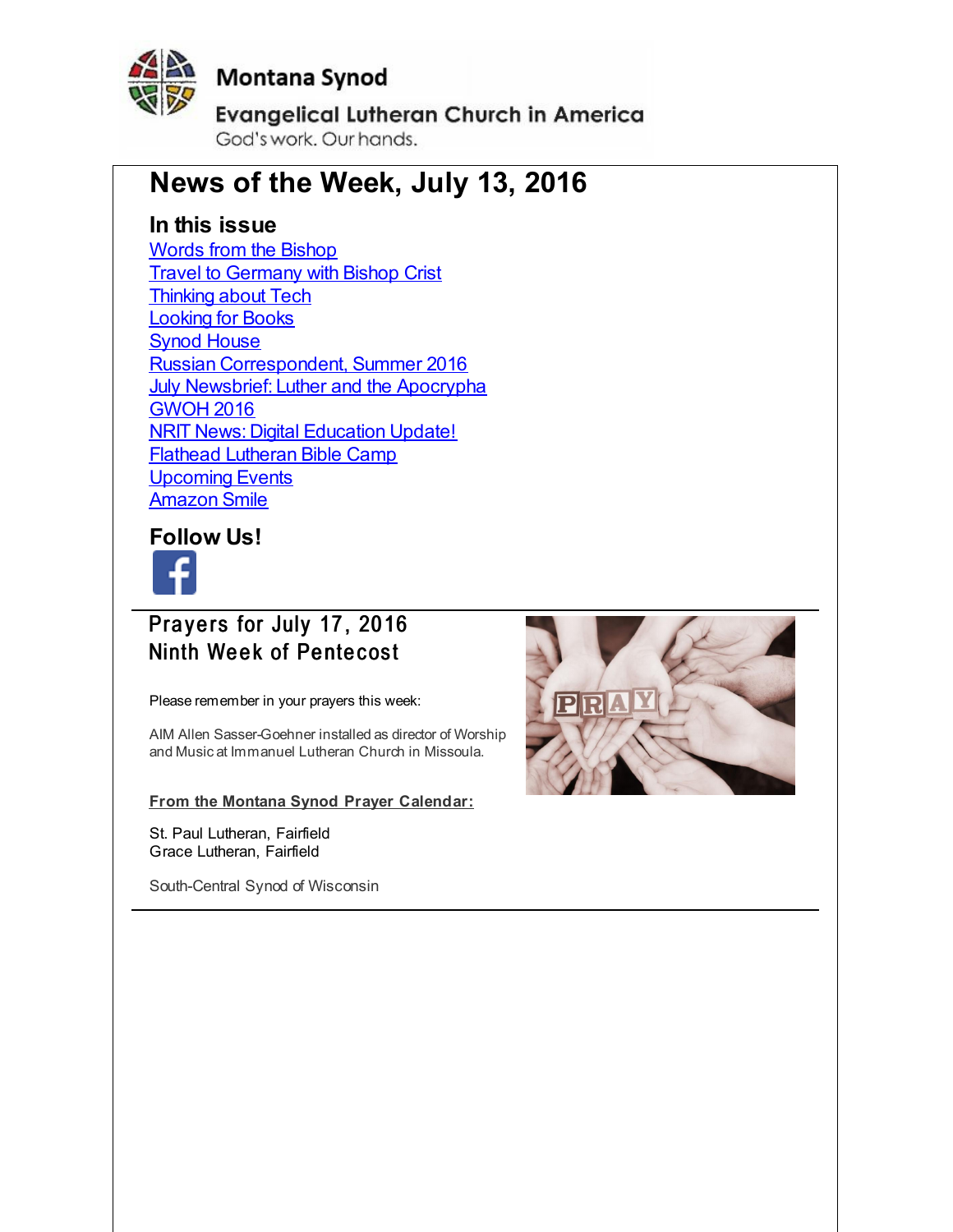## **Words From the Bishop in response to the shootings in Louisiana, Minnesota, Texas, Michigan**

#### "How long, O Lord, how long?"

Many in our congregations and communities are shocked and saddened by the events of last week. How could this happen? How could this happen again? When will it stop? What can we do? How do we answer the question of "Who is my neighbor?" in light of these events.

Once again, in 2 separate incidents, black men have been



shot and killed by police officers. The toxic combination of racism and violence has become all too familiar. The later shooting of numerous police officers at the end of a peaceful rally only raises the tension and despair.

The Evangelical Lutheran Church in America has gone on record opposing racism, and opposing violence, including in the criminal justice system. Yet our reality does not measure up to our ideals. As a denomination, the ELCA ranks at the bottom of almost all church bodies in terms of racial diversity. The explanations are many and various-northern European origins, rural settlements. But the fact remains that plenty of other denominations with similar histories have managed to become far more diverse. We have a problem, and part of the problem is our own racism. We might as well own it.

The United States (and the colonies beforehand) have had a long story of racism, beginning with the Doctrine of Discovery, which declared that non-Christian indigenous peoples were savages with no rights, and that European Christians have a moral obligation to take their land and subdue them. Soon thereafter the first Africans were brought to the Americas as slaves. This country that we love and respect was built on the dehumanizations of the original inhabitants of the land, and the involuntary servitude of millions of others.

Racism isn't simply an attitude of prejudice towards a person of another race. It is prejudice combined with power. Racism, because it is systemic, affects everyone. It affects the people who are in positions of power, and it affects the people who are in positions of powerlessness. It is bigger than all of us. So when there is an all-too-frequent tragic death that involves racism and violence, we are tempted to comb through details, looking for reasons-someone to blame, extenuating circumstances. But the fact remains that there is pattern to these incidents-a pattern of racism and violence. It is a pattern that we can and must break.

As Americans we like to think of ourselves as leaders, with a lot to teach the rest of the world. And we do have things to teach the rest of the world. But we also have things to learn from the rest of the world. It is time to get over our arrogance in thinking we have all the answers. We could learn from South Africa about race relations. We could learn from Canada about justice for indigenous peoples. We could learn from Australia about gun violence.

As Lutheran Christians in the United States, ELCA Lutherans with the least diversity of any US denomination except the National Baptists, we must begin our response to racially motivated violence with deep repentance for our own participation in the history of violence, racism and injustice. We must be involved in healing, but only after confession.

We can demand justice, and we can demand change. But only if we are prepared to engage in it ourselves. Racism and violence are systemic-and we are part of the system that perpetuates itself through racism and violence. We do not have the choice to distance ourselves from the very system in which we all live and work and exercise our Christian callings.

We pray for those who have suffered losses, and who continue to suffer losses. We pray for a change of heart for those who have committed violence and injustice. We pray for healing. And we commit ourselves to change.

One of our Synod Benchmarks is "Promote Unity." Surely this is a time when it is appropriate. Surely this is a time when we must answer the question "Who is my neighbor?" by engaging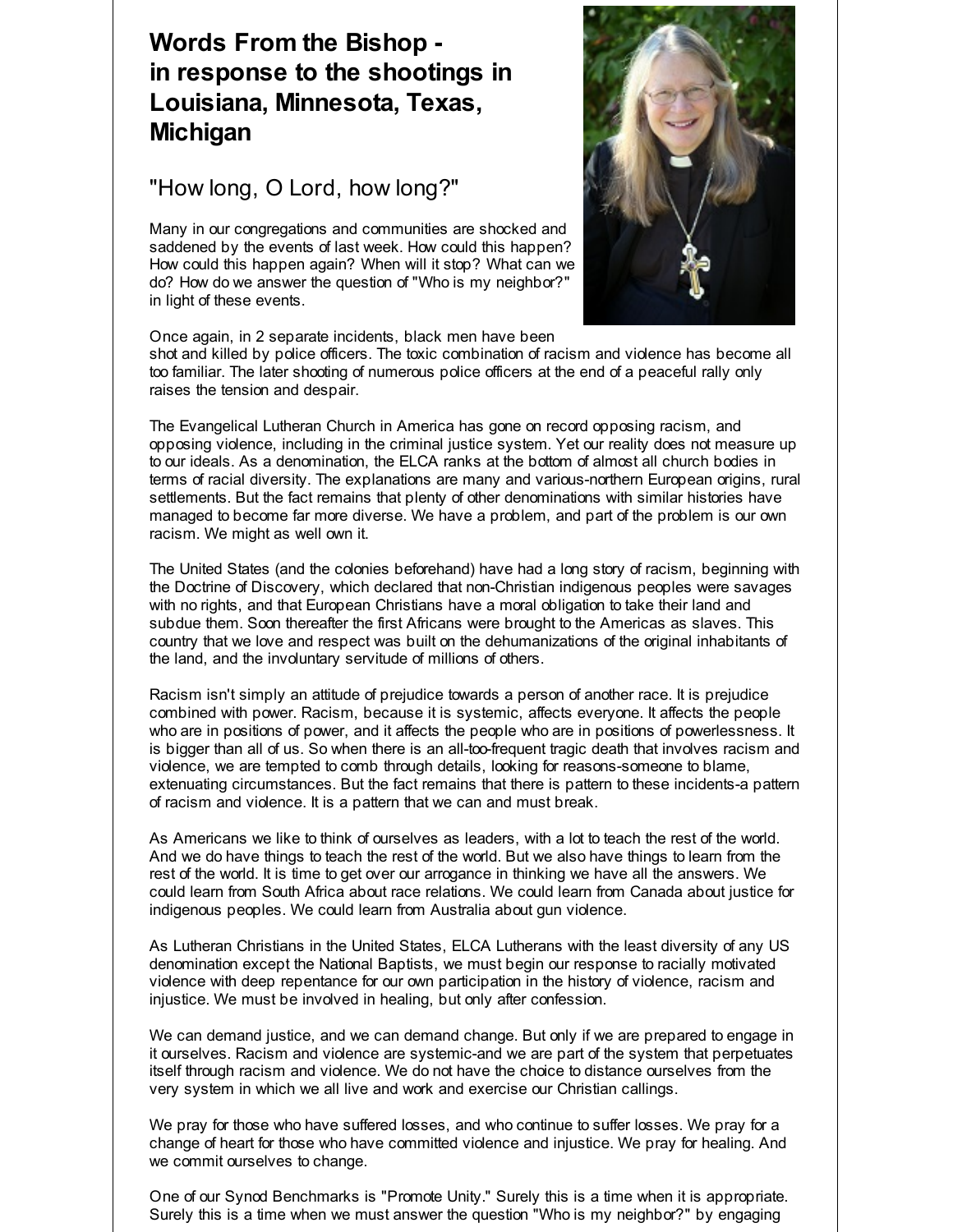with our neighbors, with those who may think differently from us, from those whom we might characterize as "other." Jesus answered the lawyer's question by expanding the idea of neighbor. We can and we must do likewise in our increasingly globalized and interconnected world.

May God have mercy.

Jessica Crist, Bishop

New address: 3125 5th Ave. S., Great Falls, MT 59401 Travel to Germany with Bishop Crist Time to Register!

A Billings travel agent is organizing a Montana Synod trip to Reformation sites in Germany in May, 2017. Information was sent to every congregation, and it has been advertised in our news of the week. Although the trip is more than 9 months away, the agency needs some indication about the interest in the trip, which will be accompanied by Bishop Jessica Crist.

Please read the information below and contact Brian Mathis with questions and indications of interest.

[Click](http://r20.rs6.net/tn.jsp?f=001dXRXwS4q3uL_FoCsSFSk3whnJ35NM2Tsxd5OxqeoASZ3fynxkbsTSS8uh6cSOhl4JaUYcu1J2OHN1ABMdfrrdV0kc3BmK4it1kFLN1Hq9k1H0Wl1_FPJmqwjTLDN4sYi4Y1nBDeFDKnXn6gZNIX_Be1J5_E0CGTxy7EHIMbZlh0nuMMjnr6pX83i_xOwNcWNVoXUKeShFJ5AP5x8-xKLC6wRCuQcVkOK7YfLX7hpfQMJUvTKEI52iM5iHXJzKwpDSvB71g4J52zLnwnw7zs7Favo-DAJv77j&c=&ch=) Here for information about a Montana Synod trip to Germany to visit Reformation sites in May of 2017. Join Bishop Crist and others from around the Synod on this trip to Wittenberg.



**Montana Synod** 

**Evangelical Lutheran Church in America** God's work. Our hands.

# The 500th Anniversary of

Martin Luther's 95 Theses (1517-2017)

# May 9-18, 2017

# **Travel to Germany With Bishop Crist**

The Montana Synod is offering a chance to tour Germany to celebrate the 500th Anniversary of Martin Luther's Nailing of the 95 Theses to the doors of the All Saints Church in Wittenberg.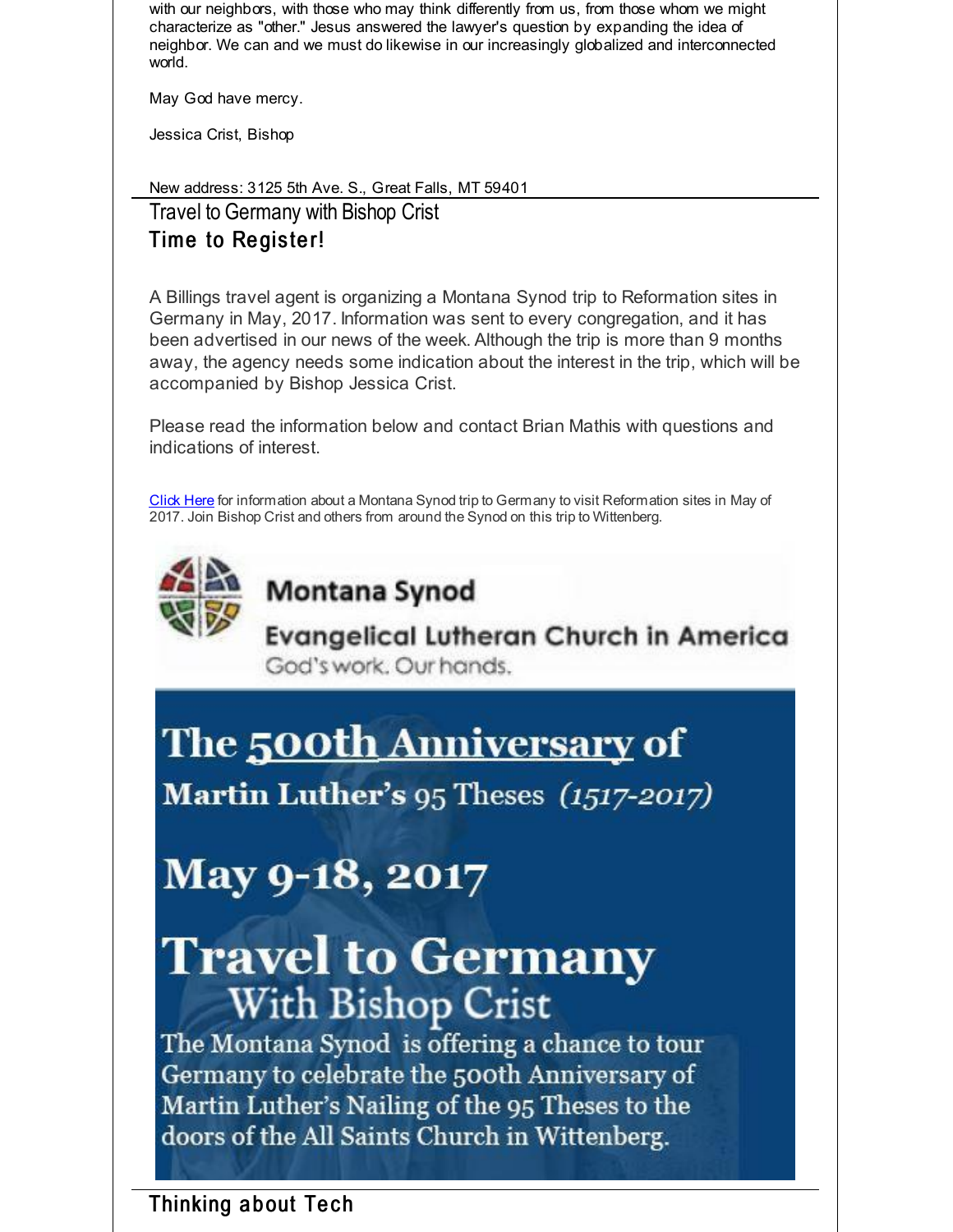Now that our office is moved, the phones work, and all our computers talk to each other again (whew) I wanted to give a quick reminder to all congregations in the Montana Synod. I am available to travel to your congregation and consult with anyone interested in future tech needs, or current problems.

Lets schedule a trip if you need help with:

- Web design
- Software questions/training
- Computer trouble
- Social media strategies
- Office networking
- A/V worship needs

Give me a call at the Synod office: 453-1461 Email: [cmccarty@montanasynod.org](mailto:cmccarty@montanasynod.org)

#### **Montana YAGMs**

Three Montana Synod Connected people have been chosen as ELCA Young Adults in Global Mission for the upcoming year, beginning in August.

Erik Bay of Hope Lutheran in Bozeman will serve in the United Kingdom. [e\\_bay08@hotmail.com.](mailto:e_bay08@hotmail.com)

Sarah Vatne, from Flathead Lutheran Bible Camp will serve in Southern Africa. [sarahvatne@gmail.com.](mailto:sarahvatne@gmail.com)

Savanah Phelan, from Flathead Lutheran Bible Camp will serve in Cambodia. [phelanss@plu.edu.](mailto:phelanss@plu.edu)

Please keep these volunteers in your prayers, along with the 84 others serving across the globe. You can keep in touch through email, and sign on to their blogs. You can also help support them. Each volunteer is responsible for raising \$4000. for her or his year.

The Young Adults in Global Mission Program is a gem in the ELCA. Many young adults from the Montana Synod have served over the years. YAGMs deepen their faith and understanding of the world. Some become pastors-and we have several pastors and seminarians in our Synod who are YAGM alums. YAGM alums also serve the world in a variety of other ways. As Lutherans, we are committed to celebrating the gifts of the baptized, wherever they may lead.

Congratulations, YAGMs. And the rest of us, pray for and support these folks. And be thinking about recommending the program to young adults you know.

#### A request from Pr.Chris Holler-Dinsmore

The Tribal Correctional Facility could use books for their library. We could use novels and mysteries by authors such as Grisham and Erdrich, collections of essays and reflections by people such as Kathleen Norris, Annie Lamont, and adult coloring books and colored pencils as well as puzzle books. Books by Native American authors would be greatly appreciated or about Tribes. Books can be sent to:

Spirit of Life 400 Garfield Street, Wolf Point 59201

#### Youth and Family Director Needed

#### **Bethlehem Lutheran Church (ELCA), Kalispell, MT**

We are seeking a candidate to work together with staff, parents and volunteers to encourage, equip, mentor and guide youth in their faith journey as our Youth and Family Director. This is a newly expanded full-time position that will have responsibilities for K-12 youth and their

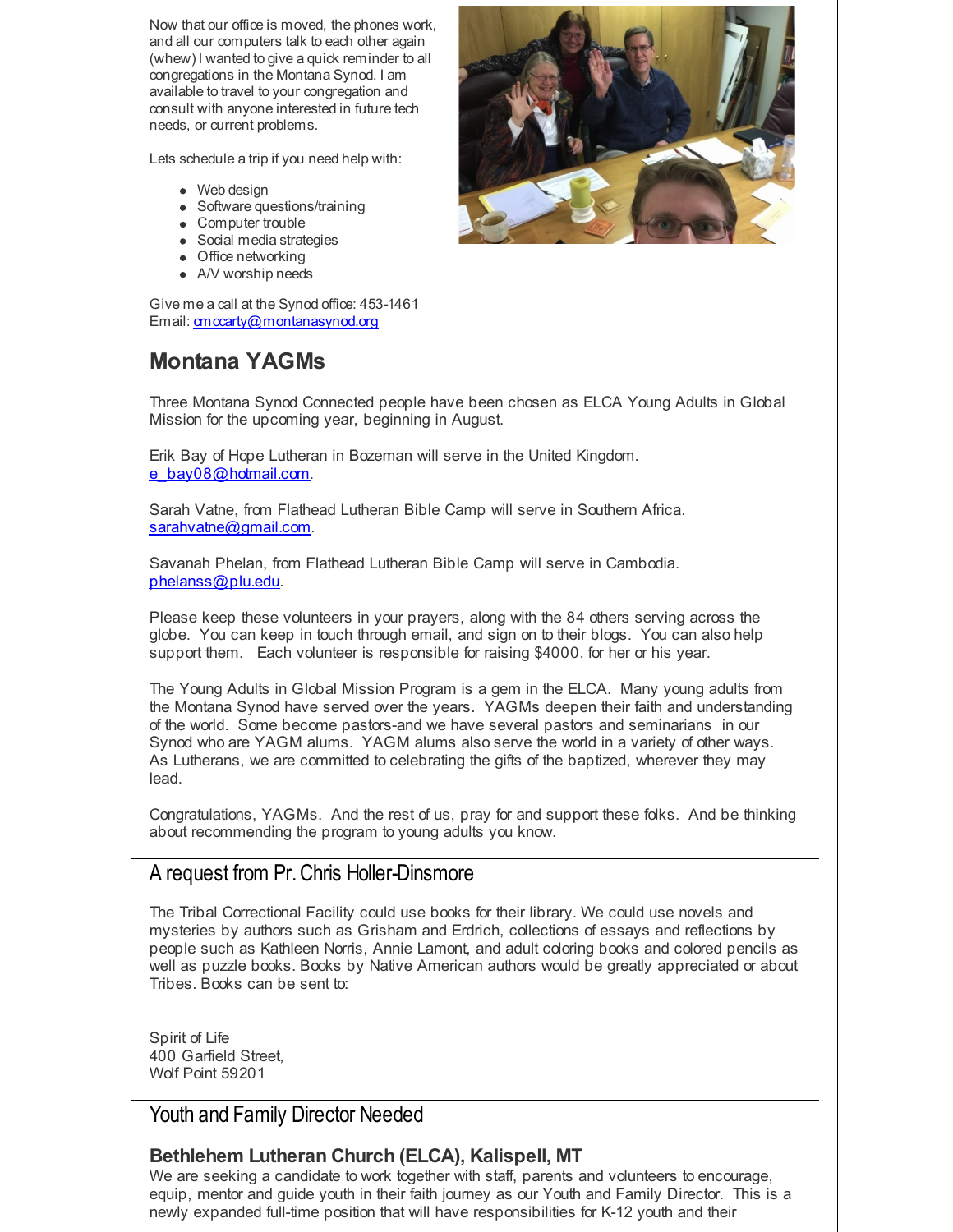families. The compensation is \$25,000-\$30,000 dependent on experience and includes benefits and subsidized housing.

Bethlehem Lutheran Church is located in NW Montana's scenic Flathead Valley, and only 30 minutes from the entrance to Glacier National Park. We are one of the founding congregations of the Flathead Lutheran Bible Camp (20 miles south of Kalispell) and host FLBC's office staff on our campus.

A complete position description can be found at [http://www.bethluth.org](http://r20.rs6.net/tn.jsp?f=001dXRXwS4q3uL_FoCsSFSk3whnJ35NM2Tsxd5OxqeoASZ3fynxkbsTScX4GQXZYIUqnbQrd-EJdtrmj7OkGrsPgfKgfSSORcOHgHg41Oq7ceVB4lwCHOGET6FAyletMDden7ElVZO4txxnMJt3YbWnsn0PGZ17i7M2oHqpTlWcC3Y=&c=&ch=). To apply, send a cover letter and resume to *[office@bethluth.org](mailto:office@bethluth.org)* . Screening will begin July 15th and applications will be accepted until August 31st.

#### New LPA Class - Fall 2016

#### **2016-2018 Lay Pastoral Associate Class Nominations**

Now is the time to consider lifting up individuals with the gifts and skills for the Montana Synod Lay Pastoral Associate program (LPA). The next class will begin in October 2016, but now is the time to be educating those in the congregation about the LPA program, and seeking their commitment.

The congregational meeting is a good opportunity to nominate and support those in your congregation who have the desire and skills to serve as an LPA in the Montana Synod. At this annual meeting the congregation can pray for and, with the guidance of the pastor, recommend individuals to the Bishop for approval.

For more information, go to the [Montana](http://r20.rs6.net/tn.jsp?f=001dXRXwS4q3uL_FoCsSFSk3whnJ35NM2Tsxd5OxqeoASZ3fynxkbsTSd8qNzJVg3sWZFnWfH_h9Lkjwfc2q0XjayPdfYDszeqVhHsf0iYn2mt19OBI7K6d35BJ51ThQbI0pa6huGLexFa7p-ND7E-2TCuxDSoEd4K_PlZPIJXf57NItSs4We9-9g==&c=&ch=) Synod website or call Pr. Jason Asselstine, Associate to the Bishop.

# **Interested in becoming an LPA?**

1. Talk to your church pastor. Talk about what it means to fill in for him or her and the traits it takes to provide pastoral leadership (albeit, temporary).

2. If your church does not have a pastor, feel free to contact our office. We'll put you in touch with someone who can shed some light on the role of an LPA.

#### **3. Have your church pastor contact Bishop Crist or Rev. Jason Asselstine, Assoc. to the Bishop via email or phone call. This contact and conversation will be your pastor's recommendation for your participation in the MT Synod LPA program.**

After approval from the Bishop (to enter the program), please ensure you have the following items to our Synod office at least 3 weeks prior to the class start date (our staff admin person will send you the paperwork to begin the process):

- 1. Completed biographical, information sheet.
- 2. Initiation of a required [background](http://r20.rs6.net/tn.jsp?f=001dXRXwS4q3uL_FoCsSFSk3whnJ35NM2Tsxd5OxqeoASZ3fynxkbsTSXSlUKvEOoCf67QoitTB2vRjbh_h6uV95lsBdxrRn0WiWUJkElrFV_do8zDeNPW_MiwAmfSFR9-E1OXMK0vNhUO5zSfS_Lplac2MORFbTUK_Ak0cGFiJe4v9vrG9D9AAf5J1-kyPEYBj5C_5z6iyK2AQ-Teu7-Gi5Q==&c=&ch=) check

3. First year's payment of \$200 via check made out to "MT Synod" with "LPA training program" in the check's memo section. This can also be brought with you to the 1st group retreat.

Still have questions? Call our Synod office at 406-453-1461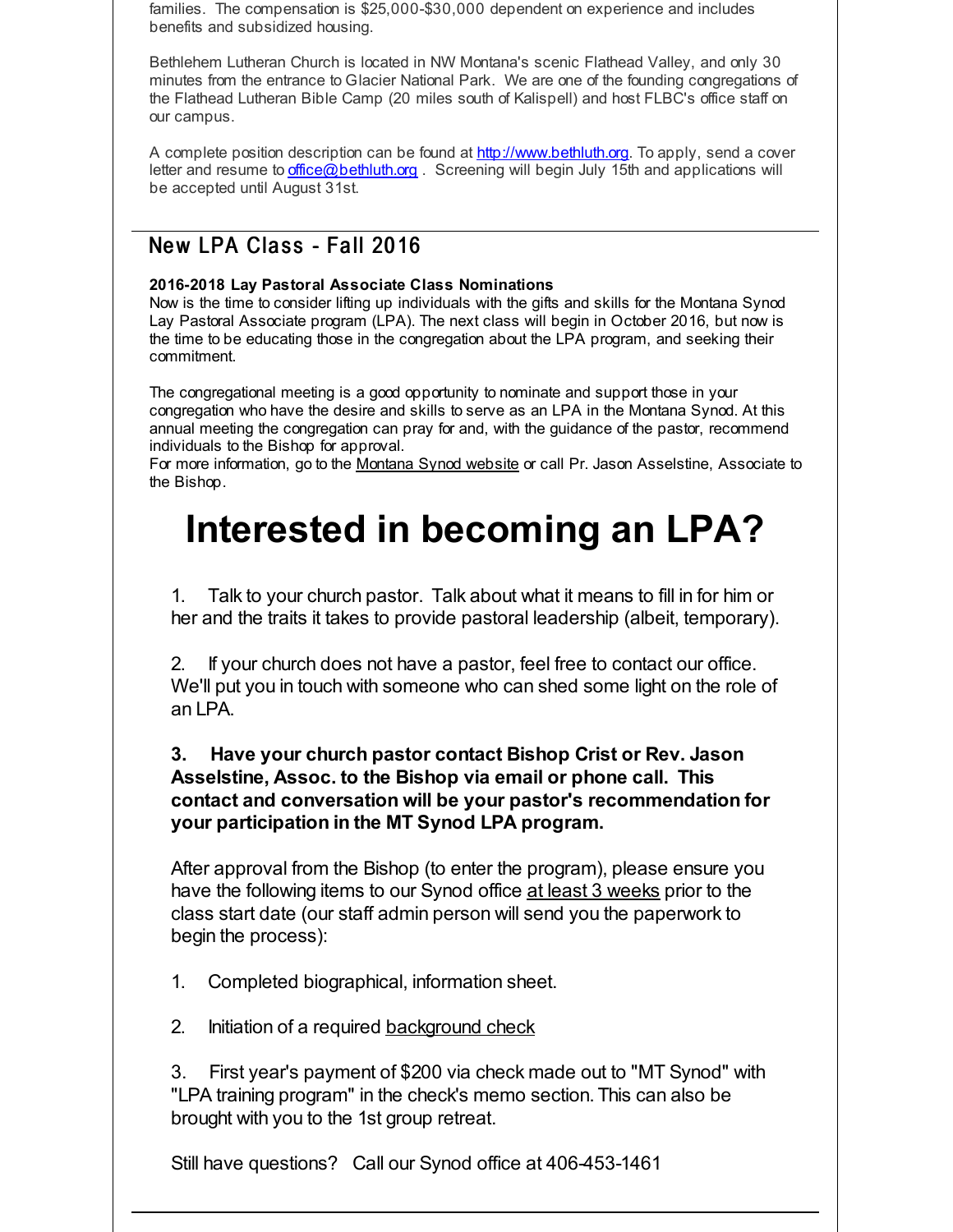

The new address for the Synod Office is: **3125 5th Ave S Great Falls, MT 59405**

#### Previous news and

#### Russian Correspondent Newsletter -Bra dn Bue rkle

#### *Dear sisters and brothers in Christ,*

Russia is the kind of place that keeps you on your toes. Just when it seemed that things had *calmed down for me (with the renewal of my 5-year residency permit in February) and for the country (insofar as tensions with the West seem to be on a slow but relatively steady decline), in the past weeks the Russian parliament (Duma) passed a series of "anti-terror" laws that could possibly have serious side effects for the Church. The stated aim of the law is to deny terrorists the possibility of building underground networks, but in fact the result is a significant increase in the control the government exercises over religious organizations, especially small ones like ours. If signed by President Putin, attempts to draw new people in to the church could be severely limited, as could the activities of those congregations that meet in private homes (as opposed to traditional church buildings); the ministry of foreign missionaries would be seriously limited. Experience teaches us here that less important than* the text of the law is the way local government officials choose to interpret it, so we'll have to just wait and see. In any case, I ask your prayer for those of us serving here, that we all *might remain calm and have the wisdom to deal with any barriers we encounter in a Christ-like fashion.*

#### **Educational Events in 2016**

The year thus far has been an interesting mix of the familiar and the new; as I write this I'm struck again at what a blessing it is to be called to such interesting work! The first educational event of the year was held at the seminary in Novosaratovka, where we tackled the themes of "Eschatology, Death and Burial" from the point of view of theology as well as pastoral practice. It felt good to work with students of the distance education program in an area so important for contemporary theology - the "last things" (eschatology). Usually I've limited myself to explaining traditional points of view on theological topics, but this time I was able to present one of my personal favorite approaches in the "Theology of Hope" (especially as expressed in the works of Jürgen Moltmann); I found the students responsive to a new way of viewing questions related to Christ's return and to the "end times."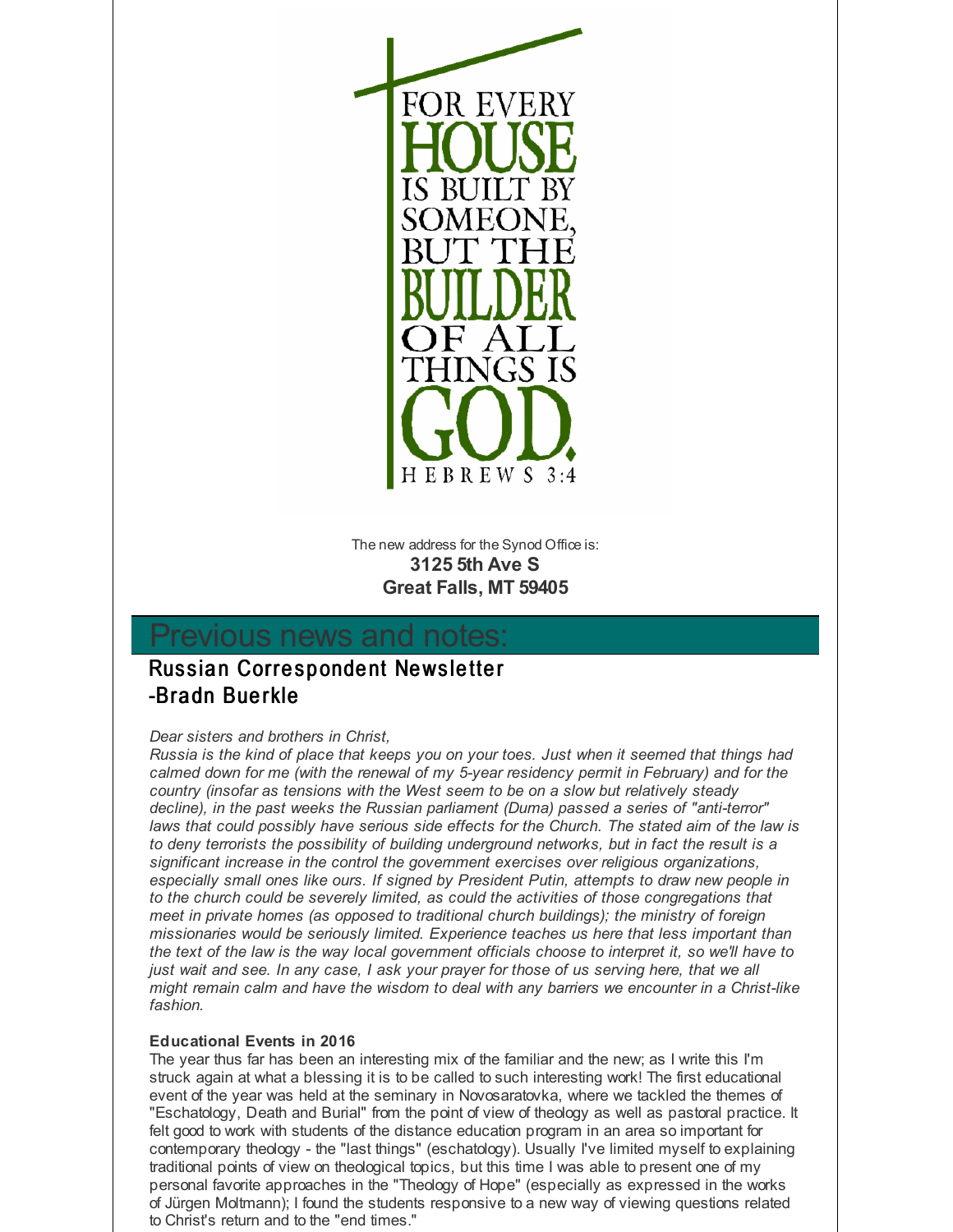**Read More.** 

# The Luther 5֎

#### **July Newsbrief: Luther and the Apocrypha**

Quick - do any of these biblical texts ring a bell for you: Baruch 3:9; Wisdom of Solomon 5:15; Sirach 24:1-3; Hezekiah 6:8?

The last one listed is fictitious - an old joke among pastors and Bible teachers. But the first three "biblical" books listed all have texts that might get read on a Sunday morning in congregations using the Revised Common Lectionary's alternate First Readings. They're among those "biblical" books you may have seen in Bibles used by Roman Catholics, but probably not included in the Bibles you have ordinarily used.

Tom Lee - pastor, biblical scholar, teacher, ecclesial servant (among other roles) - offers a brief introduction to those books called "the Apocrypha" in this month's Reformation 500 Newsbrief, with particular attention to their use by the church throughout the centuries, and to Martin Luther's regard for them. (Tom's comments also will provide background for why the quotation marks are placed around the word "biblical" in the previous paragraph.)

Well worth reading: both the Apocrypha, and Pastor Lee's Newsbrief. Check out the latter by clicking here.

-Bob Quam

#### **[Download](http://r20.rs6.net/tn.jsp?f=001dXRXwS4q3uL_FoCsSFSk3whnJ35NM2Tsxd5OxqeoASZ3fynxkbsTSTo5lvnBzW9JO_XrNZNPRXcfyLurbYdqsOHnibK8jlwdLOU5PaCSsJHunFM6OOjMRuUDEF5ds47-4ZuZg53uop0fZ2RudG7GTpLZ0_MtjF7lqQmIrk-tKFvEFvMxBTJ_bghQqTgVU9_U9JtX7XjHwTI=&c=&ch=) it here**

Parish Papers for July and August are up on the [Website!](http://r20.rs6.net/tn.jsp?f=001dXRXwS4q3uL_FoCsSFSk3whnJ35NM2Tsxd5OxqeoASZ3fynxkbsTSaFONyCf17JtNx6IrcMwVUL1KZAl9cHlz9oNihql9g4AhawPzPgcR8dDK-r8j2zJkTdkQ1RIWbFN85cx5_Nyw_tctCsC6c_JDjo-r0BviupF_TSRULLk7-jxcqr8aL_mj3wAOzztrJmmO6gAhHR382dJVhSM78UfDA==&c=&ch=)

#### God's Work, Our Hands

On Sunday, Sept. 11, 2016, congregations of the Evangelical Lutheran Church in America will again join together for "God's work. Our hands." Sunday. Whether we clean parks and roadways, visit the elderly and homebound or bake cookies and write thank you notes for first responders, this dedicated day of service celebrates the work you do every day and gives us the opportunity to share God's love with all people.

The 2016 "God's work. Our hands." Sunday will also mark the 15-year anniversary of the Sept. 11, 2001, terrorist attacks on the United States.

The Rev. Stephen P. Bouman, executive director for ELCA Domestic Mission and former bishop of the ELCA Metropolitan New York Synod at the time of Sept. 11, shares the story of an ELCA pastor who served as a fire department chaplain.

"When the first plane hit the first tower he rushed across the Brooklyn Bridge to the site where firefighters were mustering," said Bouman. "He was asked to anoint the heads of firefighters with oil with the sign of the cross, for those who wanted this baptismal remembrance. They then rushed into the building. Survivors making their way down the smoky stairways remembered those brave rescuers, heads glistening with oily crosses, rushing to rescue, baptized for this moment."

Reflecting on this, ELCA Presiding Bishop Elizabeth A. Eaton said, "In baptism we have been marked with the cross. We are the ones who go into the broken places of the world. We are the ones who, by showing up on 'God's work. Our hands.' Sunday, shine the light of the cross in our communities."

Now is a good time to begin exploring opportunities for your congregation to participate in "God's work. Our hands." Sunday.

As you begin making plans for the day of service, we ask that you register your congregation.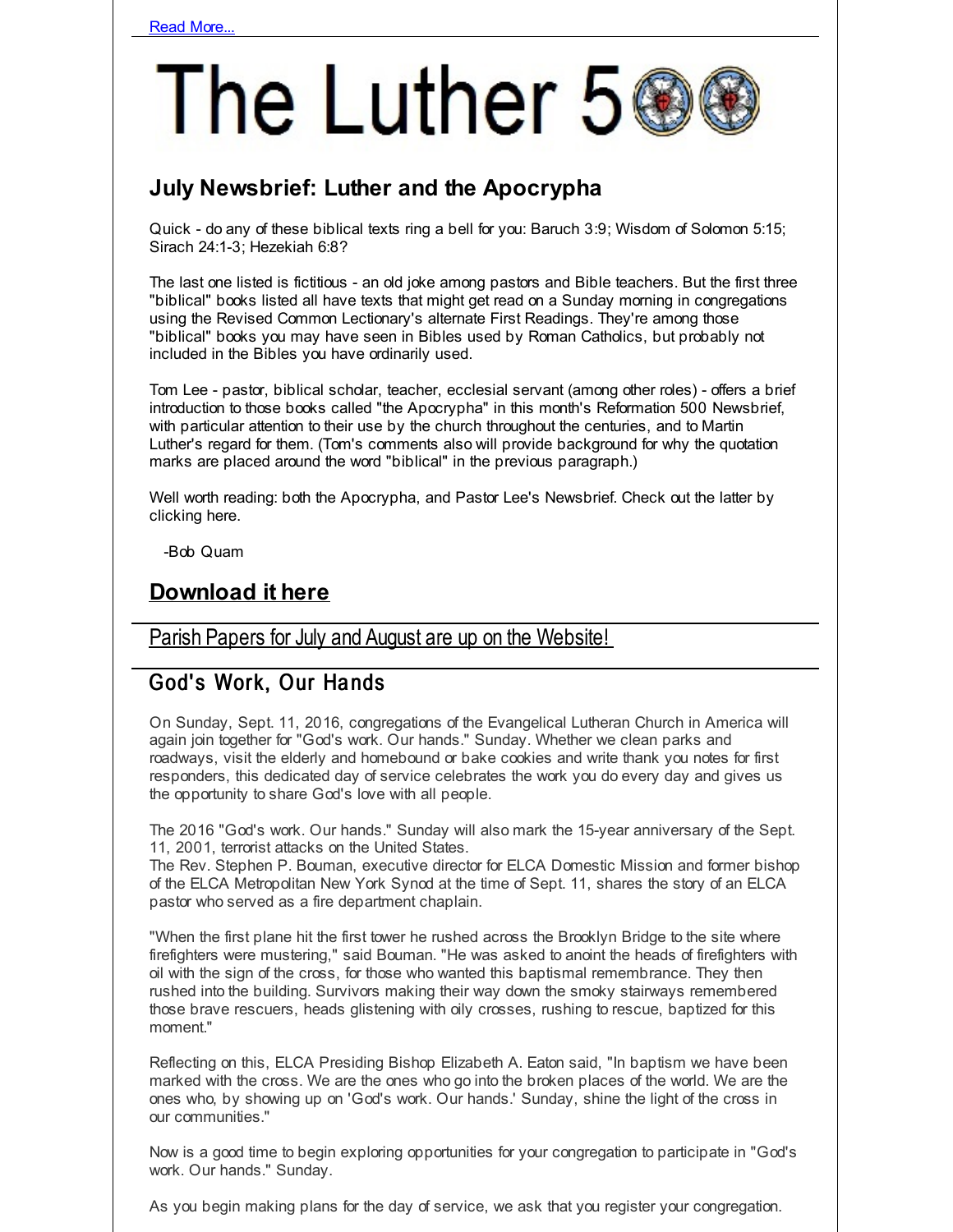This will help us share and tell stories about the good work that we do together. Click here to register.

Visit ELCA.org/dayofservice where you will find helpful resources for your planning for 2016. This includes an updated study guide designed for congregations to discuss what it means to serve with a joyful heart. You'll also find the 2016 version of the toolkit, bulletin inserts, posters and more. A new worship resource will be available later this spring.

Old Lutheran will once again have T-shirts available for purchase. The bright-yellow shirts provide a wonderful visual impact across the ELCA. The deadline for ordering your congregation's personalized T-shirt with Old Lutheran is Aug. 19.

If it's not possible for your congregation to participate on Sept. 11, please consider another day for your service activities.

Following the 2015 dedicated day of service, the Rev. Jason Adams, pastor of Reformation Lutheran Church in Las Vegas, described what the day meant for his congregation. "Of course, in our vocations we are serving neighbors every day, but when we are serving together, we are growing together as the people of God."

"God's work. Our hands." Sunday celebrates who we are as the ELCA - one church, freed in Christ to love and serve our neighbor. We look forward to doing this work together again this year.

#### Pilgrimage to Germany, Palestine, and Israel

Pastor Paul Rowold of Polson will be leading a Pilgrimage to Germany, Palestine, and Israel from October 4-18. He has led numerous groups in the past, and emphasizes renewal of body and spirit, with significant contact with the Christian peoples in each country. Included in this trip are guided visits to the major Reformation sites (including Erfurt, Mansfield, Eisleben, Wittenberg, and Eisenach, with the Wartburg Castle) and the significant sites in the Holy Land. Visits to the homes of Christian families and worship in Bethlehem and Eisenach will highlight this Pilgrimage.

The 15 day experience departs from New York JFK and includes breakfasts and dinners at 4 star hotels each day. Cost is \$3225 per person (based on double occupancy). For detailed itinerary, contact Pastor Rowold at 406 883 5864 or paul.rowold@gmail.com



**NRIT News:**

*The following events require pre-registration:*

Our first digital offerings are now available on our website. When you purchase the classes, you will have access to them throughout 2016 so can offer the class as a multi-session adult study or watch on your personal computer at your convenience.

#### **DIGITAL EDUCATION**

**Learning Our Place: Wilderness and Wonder from a Biblical Perspective** With Dr. Kathryn Schifferdecker, professor of Old Testament at Luther SeminaryThis course explores the book of Job and several biblical texts for insights about God, creation and humanity. What kind of world is this? What is our place in this world? How does the Bible speak of wilderness and wild creatures? What about "acts of God?"Cost of 12 months of access to the class is \$40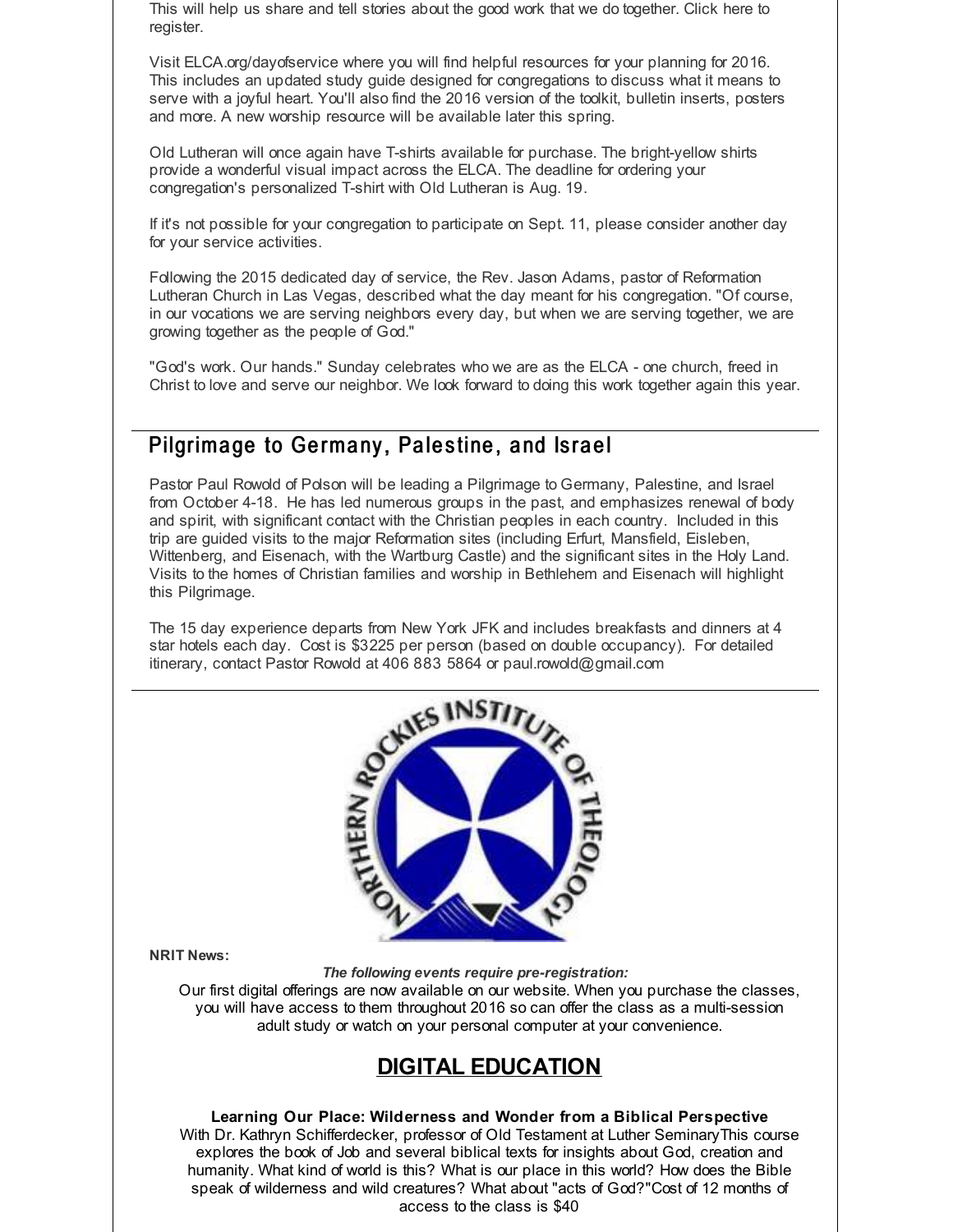**Syria in the Bible and in the Early Church: A Heritage at Risk** With Dr. Thomas Lee who served for many years as Lutheran campus pastor at the University of Montana, Missoula, where he also-as a faculty affiliate-taught biblical Hebrew and Aramaic in UM's Religious Studies Department. During the 1980s and into the 1990s he served on the staff of two archaeological projects in the Kingdom of Jordan and one in the Republic of Syria. In recent months we've become aware as well of the tragic loss of Syria's rich cultural heritage at the hands of ISIS and by those who profit from the looting and sale of antiquities. This loss of antiquities and the humanitarian tragedy are not unrelated. As Dr. Amr al-Azm, a former official in the Syrian Ministry of Antiquities who now teaches Middle Eastern History and Archaeology at Shawnee State University in Ohio, reminds us: "A people without a history is a lost people . . . and history without people is meaningless." Not only the Syrians, but we too are deeply invested in Syria's history as evidenced by the bible and in the history of the early church. The loss of Syria's cultural heritage, then, is not only a tragedy for the Syrian people, but a tragedy for us as well.In this NRIT presentation by Tom Lee, we will explore the importance of ancient Syria for the bible and the church and will attempt to convey some sense of the threat posed by the Syrian civil war to our common cultural heritage.

The Cost of the class is \$25. After the percentage taken out by the online registration company, the remaining amount of each registration fee will be sent to the American Schools of Oriental Research for their "Syrian Heritage Initiative." ASOR's "Syrian Heritage Initiative" is committed to assist in whatever ways possible the preservation of antiquities under threat by the Syrian civil war.

*To purchase these classes, go to [www.nrit.org](http://r20.rs6.net/tn.jsp?f=001dXRXwS4q3uL_FoCsSFSk3whnJ35NM2Tsxd5OxqeoASZ3fynxkbsTScJTCJ0kKWUDLyYqrE9AlqFFXJ-afX7u24O0o0GRUhb74YeSE4oUNbjZ1zB1XRfHCSBMuTWhzZKdP-ddhvPoByTmm6PV6ZgYVrx38Bc1Hd_h&c=&ch=). Click on the NRIT logo on the upper left side of the page. This will bring you to the NRIT home page. Under the logo, to the right side, click on NRIT Digital Education Store. Then click on the class you would like to access. You will need to pay online with a credit or debit card.After you have placed your order, you will be sent an email with all of the access information.Look for more offerings to come!*

### Flathead Lutheran Bible Camp **Retreats, Events, and Updates:**

*For additional information about these great upcoming retreats and events, check out our website at [www.flbc.net](http://r20.rs6.net/tn.jsp?f=001dXRXwS4q3uL_FoCsSFSk3whnJ35NM2Tsxd5OxqeoASZ3fynxkbsTSQ5sORdRP3EgdUsAgZZUASOgWhPOSXe-4yj0Pzb2dUWEP7scOccKL2bI2-H6Y50bV3Db5kcWHSroHTohpeUyUSRB0Tg5w_nnYATegZgLFjTJiHQ3ohHKSDevkryeTDWx9Thsu88dXQGPI0NURXSTQz0d_ACHd-K9fmr-MIVBJuDSj0UIdsF3VhNweQWAbmM5Bnpd28Kh_8O3&c=&ch=)! Also, watch for our 2016 Summer Brochure around Christmas! Be sure to register early for your first choice of weeks and programs!*



#### September 2-5: Labor Day Family Camp

Family, faith, and fellowship on Flathead Lake as summer comes to a close. What could be better? CLICK HERE for more information!

#### October 7-8: Delegate Retreat & Annual Meeting

Are you an FLBC delegate or ambassador for your congregation, excited to share the story of this ministry? Mark your calendar! This no cost Delegate Retreat will equip you to serve your congregation as the FLBC connection. On October 8th the retreat concludes with the Annual Meeting/Celebration!

#### November 11-13: Crazy About Quilting Retreat

New and experienced quilters alike are welcome at this great retreat! Gather your friends and go crazy with quilting this weekend! CLICK HERE for more information and to register.

#### December 2-4: Family Advent Retreat

You won't want to miss this retreat as we prepare for the coming of Jesus' birth! Give your family or friends the Christmas gift of this retreat by registering today! CLICK HERE for more information.